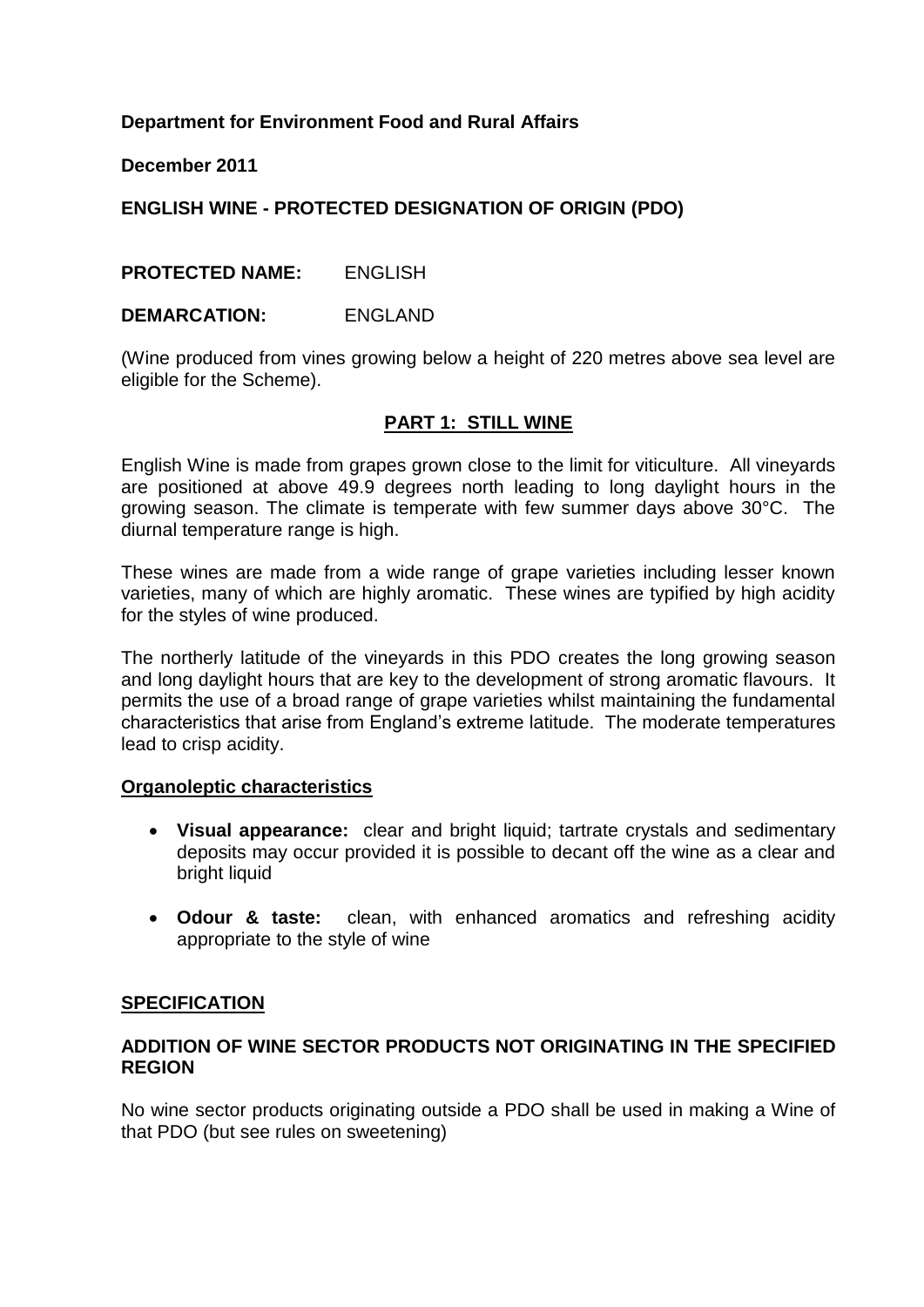## **MAKING OF A PDO WINE IN AN AREA OUTSIDE THE SPECIFIED REGION CONCERNED**

A potential PDO Wine may be produced, i.e. vinified, in an area outside the specified region concerned provided that:

(a) this takes place in a county in immediate proximity to, i.e. contiguous with, the specified region.

(b) in all cases prior authorisation must be obtained from Wine Standards of the Food Standards Agency, who will undertake the necessary controls.

## **MINIMUM NATURAL, ACTUAL AND TOTAL ALCOHOLIC STRENGTHS AND ENRICHMENT**

**Natural Alcoholic Strength:** The minimum natural alcoholic strength, i.e. before enrichment, shall not be less than 6.0% volume.

**Enrichment:** The process of enrichment (in accordance with the procedures laid down in Annex XVa, points A and B, Reg. 1234/2007) shall not increase total alcoholic strength by more than 3% volume. In exceptional years, and at the discretion of the Commission, enrichment up to 3.5% by volume may be authorised.

The actual alcoholic strength of the finished enriched wine shall not be less than 9% volume. However a white wine that has not been enriched may have a minimum actual alcoholic strength of 8.5% volume.

# **ACIDIFICATION, DE-ACIDIFICATION AND SWEETENING**

**De-acidification and acidification:** The conditions and limits on acidification/deacidification are those laid down for the production of Wine. De-acidification of fresh grapes, grape must, grape must in fermentation and new wine still in fermentation is permitted.

- De-acidification of wines is permitted only up to a limit of 1g/l expressed as tartaric acid.
- Acidification is not allowed, but in exceptional years and at the discretion of the Commission this may be authorised.

**Sweetening:** Sweetening after fermentation is a separate process from enrichment. The total alcoholic strength of the wine can be raised by sweetening by up to 4% volume, subject to a limit of 15% for enriched wines.

Sweetening must conform to the conditions of Annex I D, of Regulation 606/2009 concerning the production of Wine, and must take place in the PDO or in a county in immediate proximity to, i.e. contiguous with, the PDO.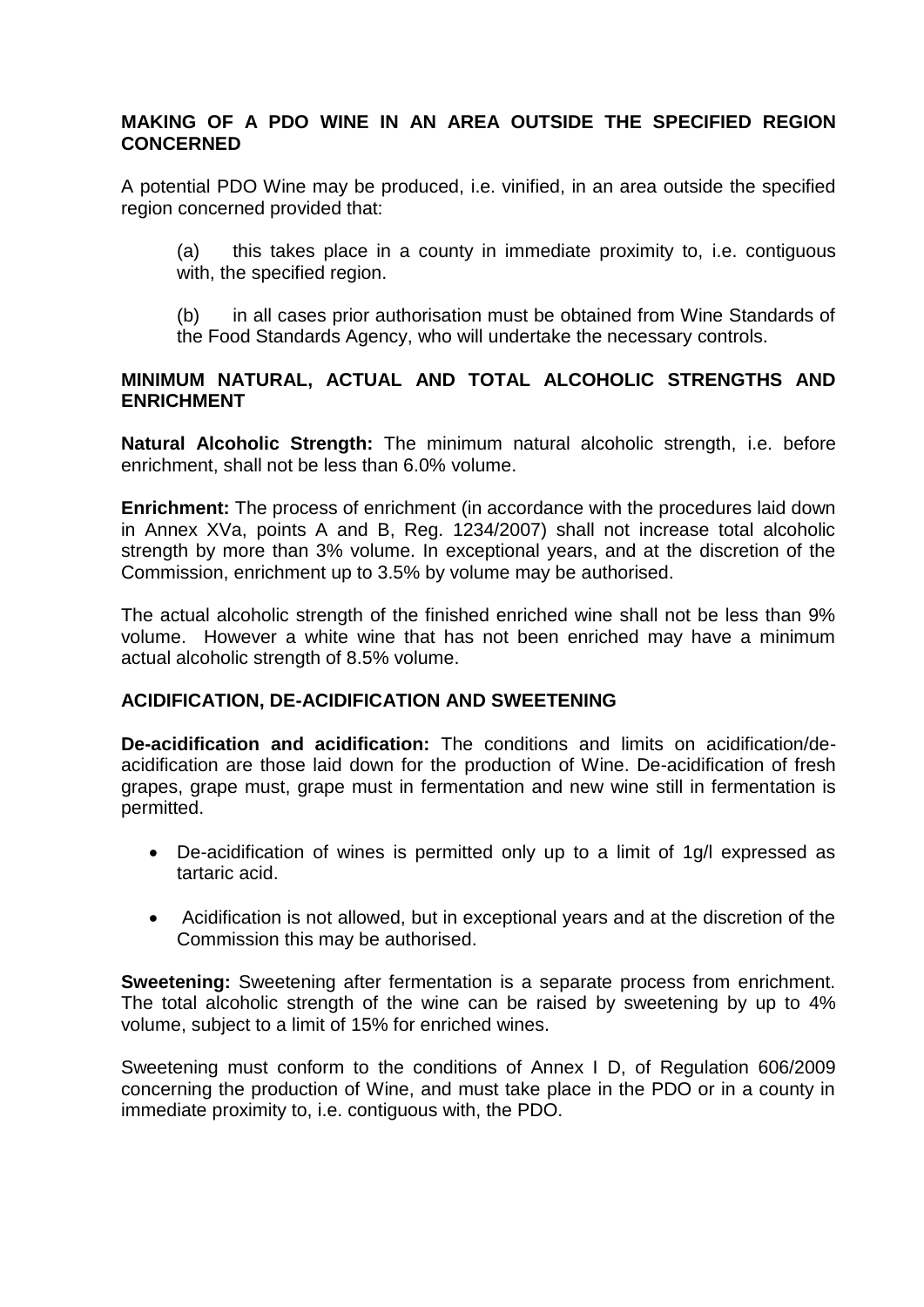The sweet-reserve used shall be limited to grape must, concentrated grape must or rectified concentrated grape must which, with the exception of rectified concentrated grape must, shall originate in the same PDO as the wine being sweetened.

## **VINE VARIETIES**

Acolon; Albalonga; Albarino; Arbane; Auxerrois; Bacchus; Black Hamburg; Blau Portugueser; Blauburger; Blaufrankisch; Bolero; Cabernet Blanc; Cabernet Franc; Cabernet Sauvignon; Cascade; Chardonnay; Chasselas; Comtessa; Dalkauer; Dornfelder; Dunkelfelder; Ehrenfelser; Elbling White; Enantio; Faber; Faberrebe; Felicia; Findling; Fruhburgunder (Pinot Noir Precoce); Gagarin Blue; Gamaret; Gamay Garanoir; Gewurztraminer; Gruner Veltliner; Gutenborner; Heroldrebe; Huxelrebe; Johanniter; Jubilaumsrebe; Kanzler; Kekfrankos; Kerner; Kernling; Madeleine Angevine; Madeleine Sylvaner; Malbec; Marechal Foch; Merlot; Merzling; Monarch; Muller Thurgau; Muscat; Nobling; Optima; Orion; Ortega; Perle; Petit Meslier; Phoenix; Pinot Blanc; Pinot Meunier; Pinot Noir; Refosco; Regent; Regner; Reichensteiner; Riesling; Rondo; Roter Veltliner; Rulander (Synonyms: Pinot Gris, Pinot Grigio); Sauvignon Blanc; Sauvignon Gris; Scheurebe; Schonburger; Senator; Siegerrebe ; Sirius; Solaris; Traminer; Villaris; Wrotham Pinot; Wurzer; Zala Gyongye; Zweigeltrebe

# **WINE-MAKING METHODS**

During the process of harvesting, wine-making and storage, wine-makers must ensure that potential individual English Wines are distinguishable from other Wines and potential PGI Wines, and that the control body (Wine Standards) can identify at any time whether a particular must or wine is destined for English Wine.

Particular attention must be paid to the compilation of accurate and up-to-date records on the production process and movement of must and wine in accordance with EC regulations. If on inspection by Wine Standards for annual certification the records fail to establish the criteria for the English Wine Scheme, approval for the wine in question will be withdrawn and it must be marketed as a (non-PDO) Wine. Either the Wine Standards winery record sheet (form WSB 20) or an alternative record system approved by Wine Standards must be used. The detailed requirements are a matter for Wine Standards. Further advice can be sought from their Inspectors.

#### **MAXIMUM YIELDS:** 80 hl/ha

#### **ASSESSMENT**

Each potential English Wine shall be subject to:

#### **(a) an independent post-bottling analytical test; and,**

#### **(b) an organoleptic test at the expense of the applicant.**

In order to obtain English Wine status, a wine must pass both tests.

#### **(a) The analytical test**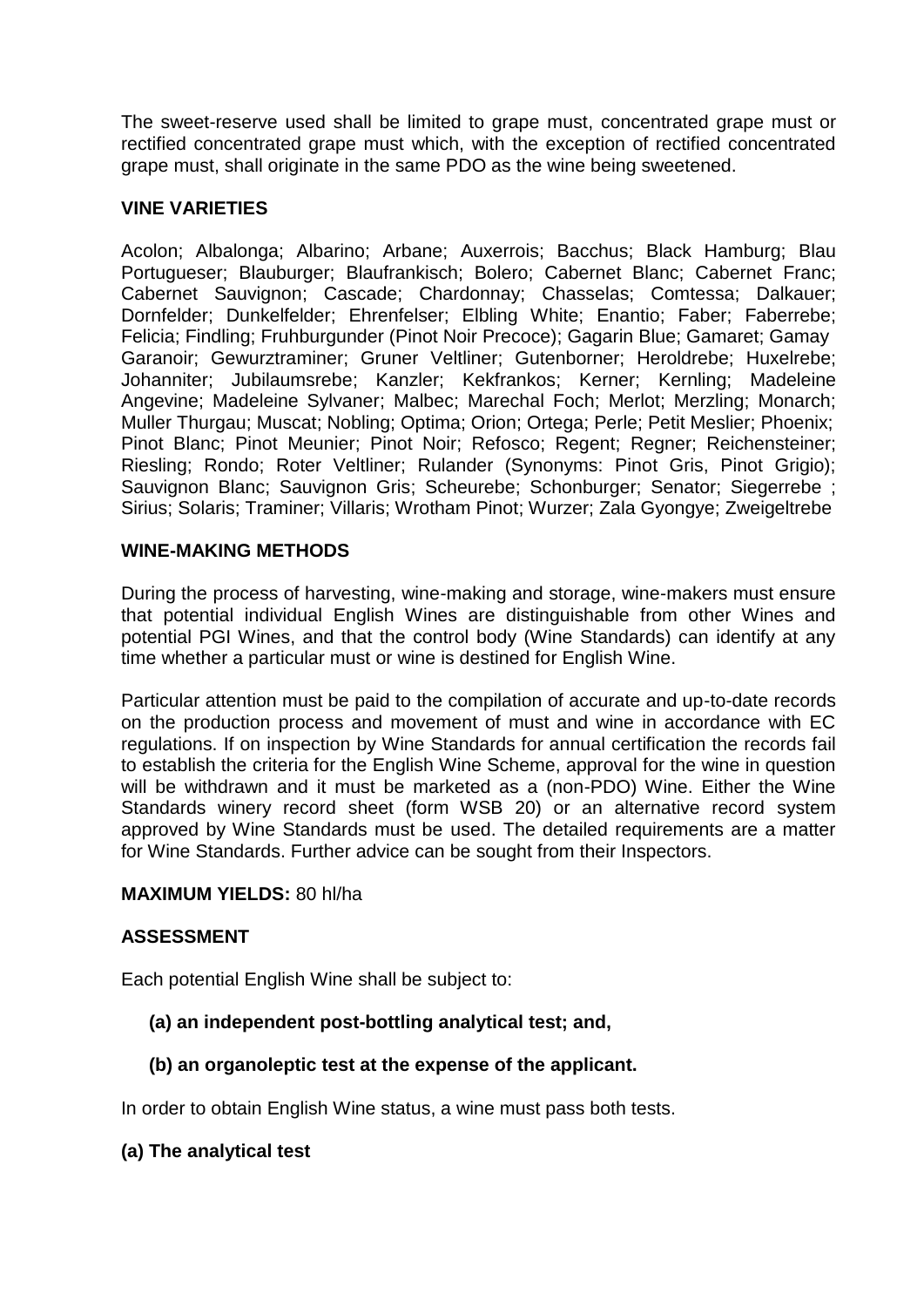1. **Actual and Total Alcoholic Strengths:** A minimum of 8.5% actual alcoholic strength and 9% for enriched wines. Total alcoholic strength must not exceed 15%.

- 2. **Reducing Sugars:** No parameters set: for information only.
- 3. **pH:** No parameters set: for information only.
- 4. **Total Acidity:** A minimum of 4g/l expressed as tartaric acid.
- 5. **Volatile Acidity:** A maximum of: 1.08mg per litre in white and rosé wines 1.2mg per litre in red wine
- 6. **Total Sulphur Dioxide:** The maximum Total Sulphur Dioxide is:

For wines with sugar levels below 5g per litre; 150mg per litre for red wine 200mg per litre for white and rosé wines

For wines with sugar levels above 5g per litre; 200mg per litre for red wines 250mg per litre for white and rosé wines

For wines with sugar levels above 45g per litre; 300mg per litre

#### 7. **Free Sulphur Dioxide:**

A maximum of 45mg/l for dry wines as defined in Part B, Annex XIV, of Regulation 607/2009.

A maximum of 60mg/l for other wines.

For wines with free sulphur dioxide levels of between 15mg/l and 5mg/l, the following additional requirements will apply:

a) the analysis is carried out after at least 28 days after the last day of bottling the wine;

- b) residual sugar is below 5g / l;
- c) pH is below 3.1;
- d) total acid is above 7g/l as tartaric;
- e) free acetaldehyde is below 1mg/l; and

f) bottles labelled with a printed "consume by date" that is no later than 12 months from the first day of bottling the wine.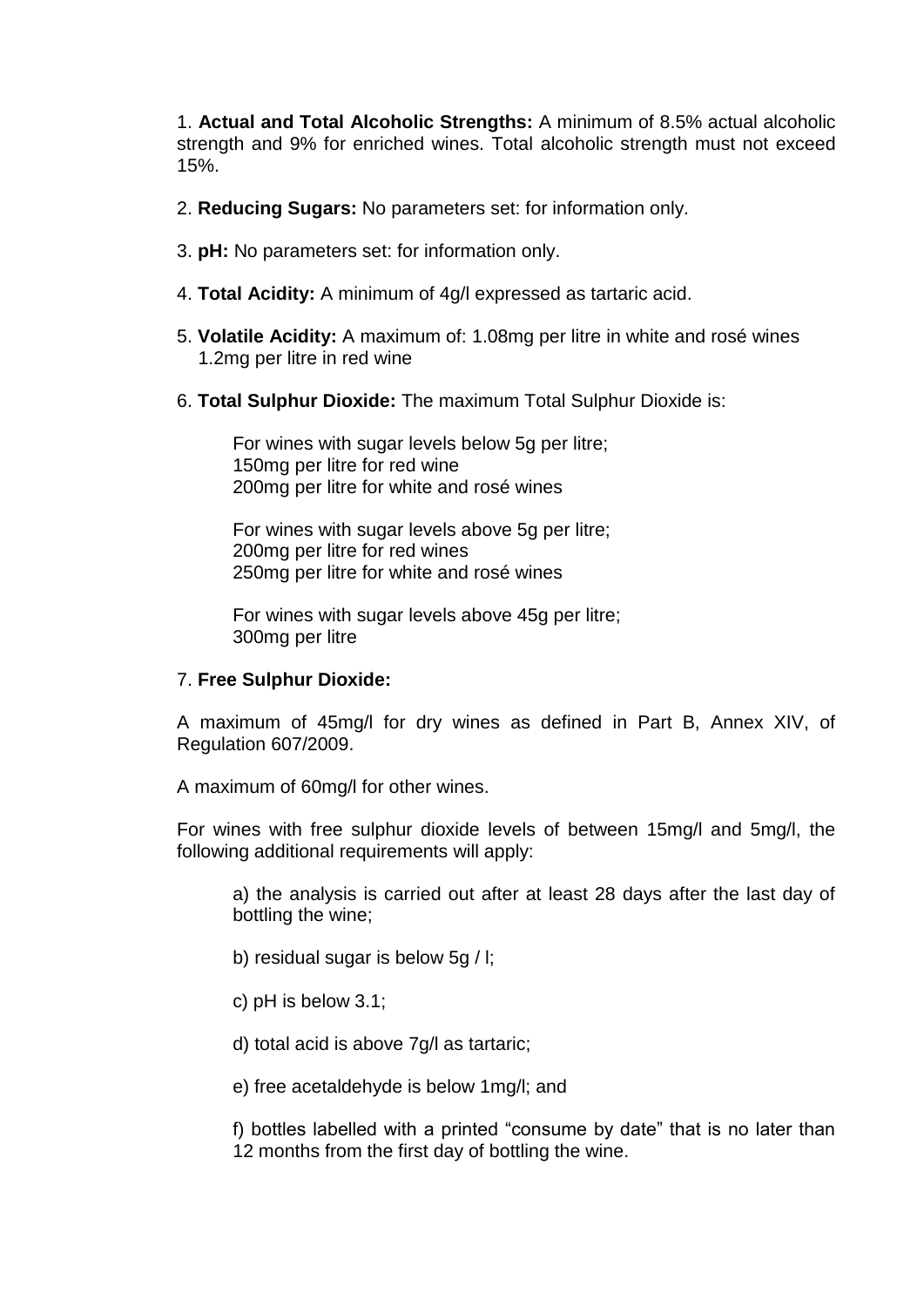The above parameters will demonstrate that effective oenological techniques have been used, and they will ensure that the wine is stable until its "consume by date". Condition 7e) will require an acetaldehyde test in addition to the other analytical tests required under the scheme.

8. **Copper:** A maximum of 0.5mg/l

9. **Iron:** A maximum of 8mg/l

10. **Sterility:** There must be no indication of yeast or bacteria liable to cause spoilage of the wine.

11. **Protein stability:** The wine must remain unchanged in appearance after being held at 70°C for 15 minutes and subsequently cooled to 20°C.

#### **(b) The Organoleptic test: No-fault tasting**

- The no-fault tasting (and appeals) can be carried out by the UKVA Wine Scheme Manager: he will ensure that the wine is deemed commercially acceptable.
- An independent appeal may be conducted in accordance with the provisions at **Annex 1**.

#### **PART 2: QUALITY SPARKLING WINE**

English Quality Sparkling Wines are made from grapes grown close to the limit for viticulture. All vineyards are positioned at above 49.9 degrees north leading to long daylight hours in the growing season. The climate is temperate with few summer days above 30°C. The diurnal temperature range is high.

These wines are made from the classic sparkling wine grape varieties. In England these varieties reach full phenolic ripeness at moderate sugar levels and with high acid levels. Wines from this PDO are made entirely from must containing only natural acid. These wines exhibit stronger aromatic flavours of the underlying grape varieties than wines from the same varieties grown at warmer latitudes.

The northerly latitude of the vineyards in this PDO creates the long growing season and long daylight hours that are key to the development of strong aromatic flavours. The moderate temperatures lead to the high acidity and low pH which is the backbone of fine sparkling wines.

#### **Organoleptic characteristics**

- **Visual appearance**: clear liquid with insignificant sedimentary deposit
- **Odour & taste**: distinct flavours of the grapes along with autolytic flavours that come from the secondary fermentation in the bottle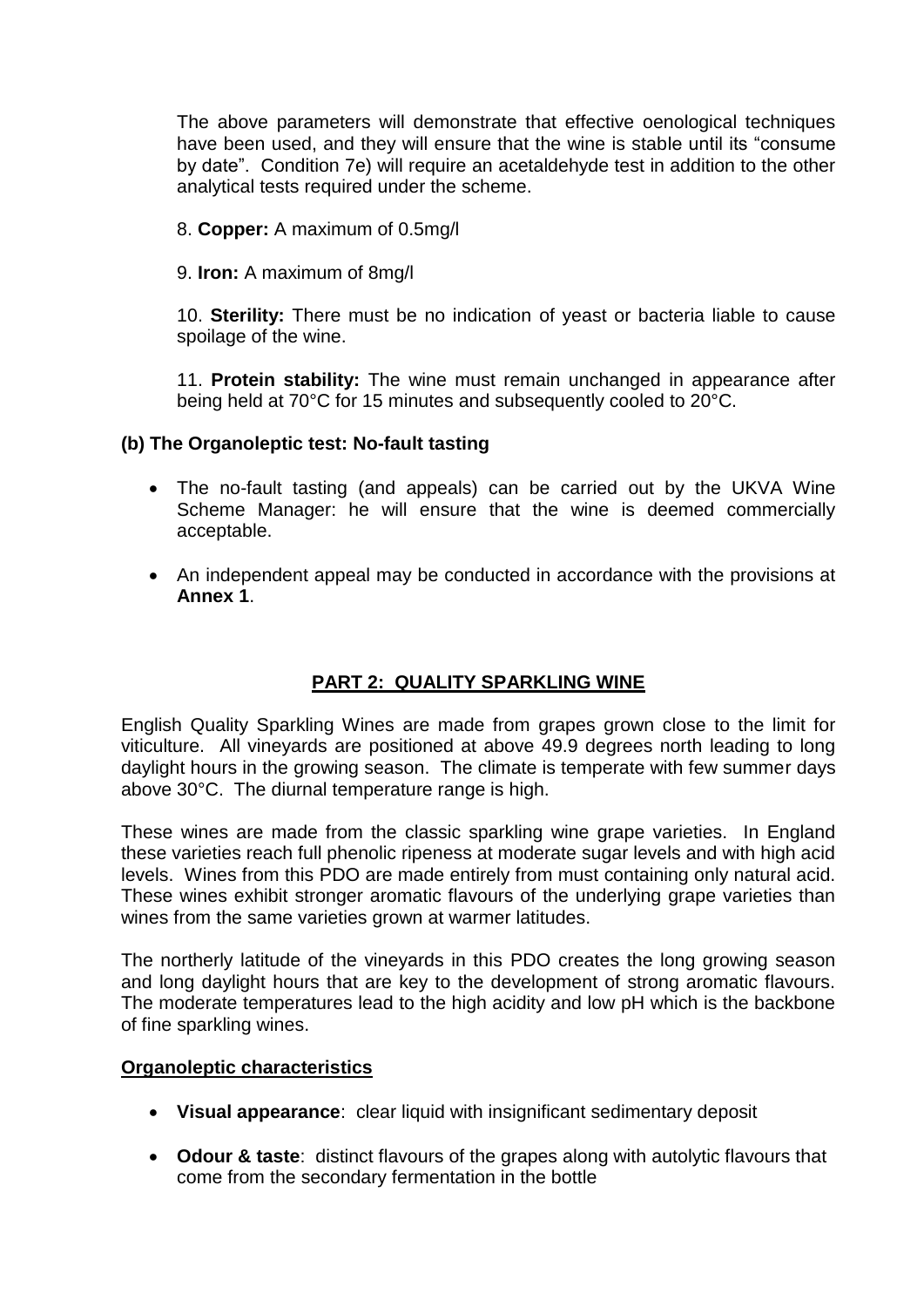#### **SPECIFICATION**

# **MAKING OF A QUALITY SPARKLING WINE IN AN AREA OUTSIDE THE SPECIFIED REGION CONCERNED**

A potential PDO Quality Sparkling Wine may be produced, i.e. vinified, in an area outside the specified region concerned provided that:

(a) this takes place in a county in immediate proximity to, i.e. contiguous with, the specified region.

(b) in all cases prior authorisation must be obtained from Wine Standards of the Food Standards Agency, who will undertake the necessary controls.

#### **MINIMUM NATURAL, ACTUAL AND TOTAL ALCOHOLIC STRENGTHS AND ENRICHMENT**

**Natural Alcoholic Strength:** The minimum natural alcoholic strength of the cuvées, i.e. before enrichment, shall not be less than 6% volume.

**Enrichment:** The process of enrichment (in accordance with the procedures laid down in Annex XVa, points A and B, Reg. 1234/2007) shall not increase total alcoholic strength by more than 3% volume. In exceptional years, and at the discretion of the Commission, enrichment up to 3.5% by volume may be authorised.

**Total and Actual Alcoholic Strength:** The total alcoholic strength of the cuvées intended for the preparation of English Quality Sparkling Wines shall not be less than 9%. The actual alcoholic strength of English Quality Sparkling Wines, including the alcohol contained in any expedition liqueur added, shall not be less than 10%.

#### **ACIDIFICATION, DE-ACIDIFICATION AND SWEETENING**

**De-acidification and acidification:** De-acidification of cuvées intended for the preparation of English Quality Sparkling Wine is permitted without limit. Acidification of cuvées intended for the preparation of English Quality Sparkling Wine is permitted up to a maximum of 1.5g/l, expressed as tartaric acid. Acidification and de-acidification are mutually exclusive.

**Sweetening:** Sweetening of the cuvées intended for the preparation of Quality Sparkling Wine is prohibited.

#### **VINE VARIETIES**

English Quality Sparkling Wines shall be made from the following vine varieties:

- Chardonnay
- Pinot Noir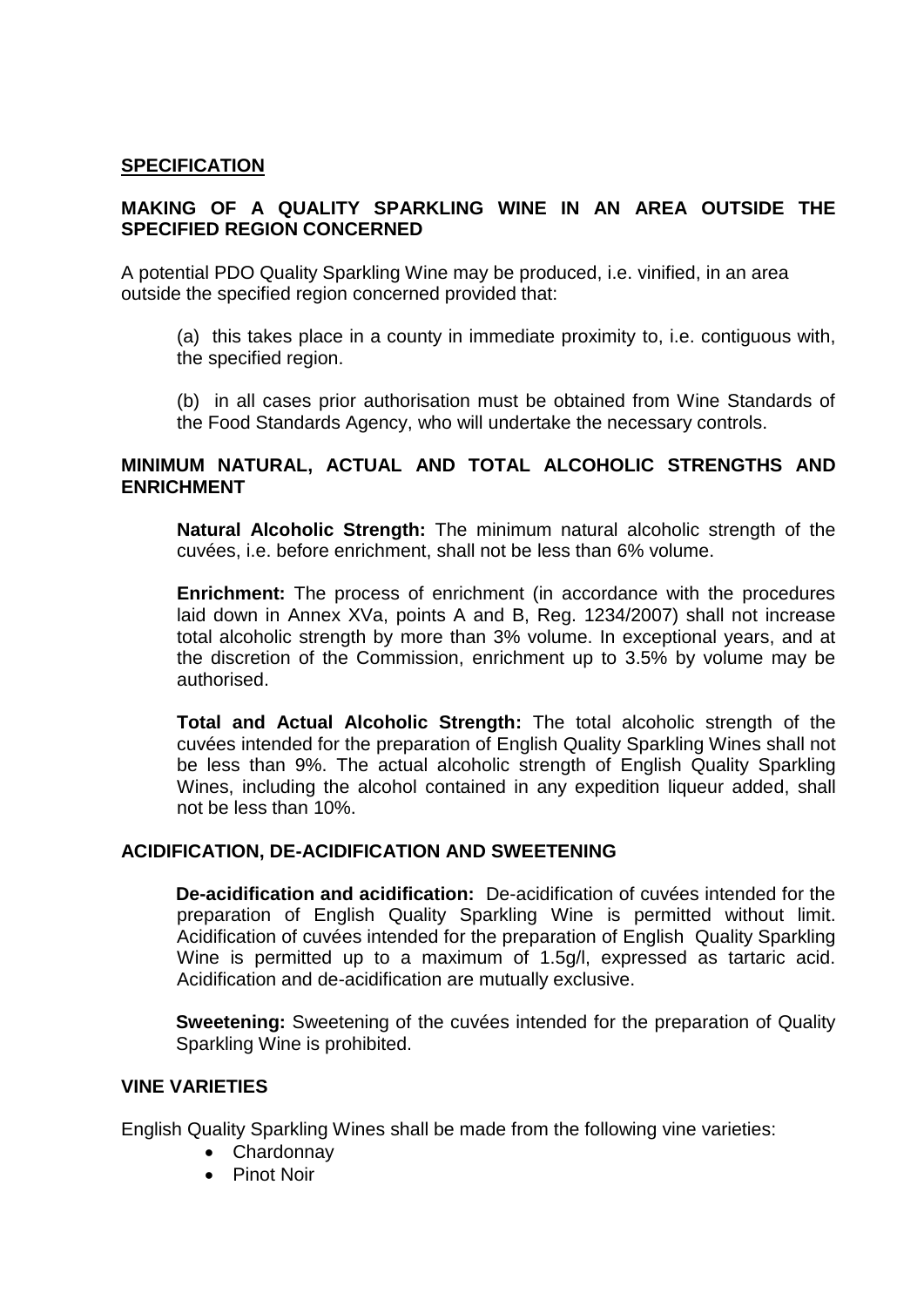- Pinot Noir Précoce
- Pinot Meunier
- Pinot Blanc
- Pinot Gris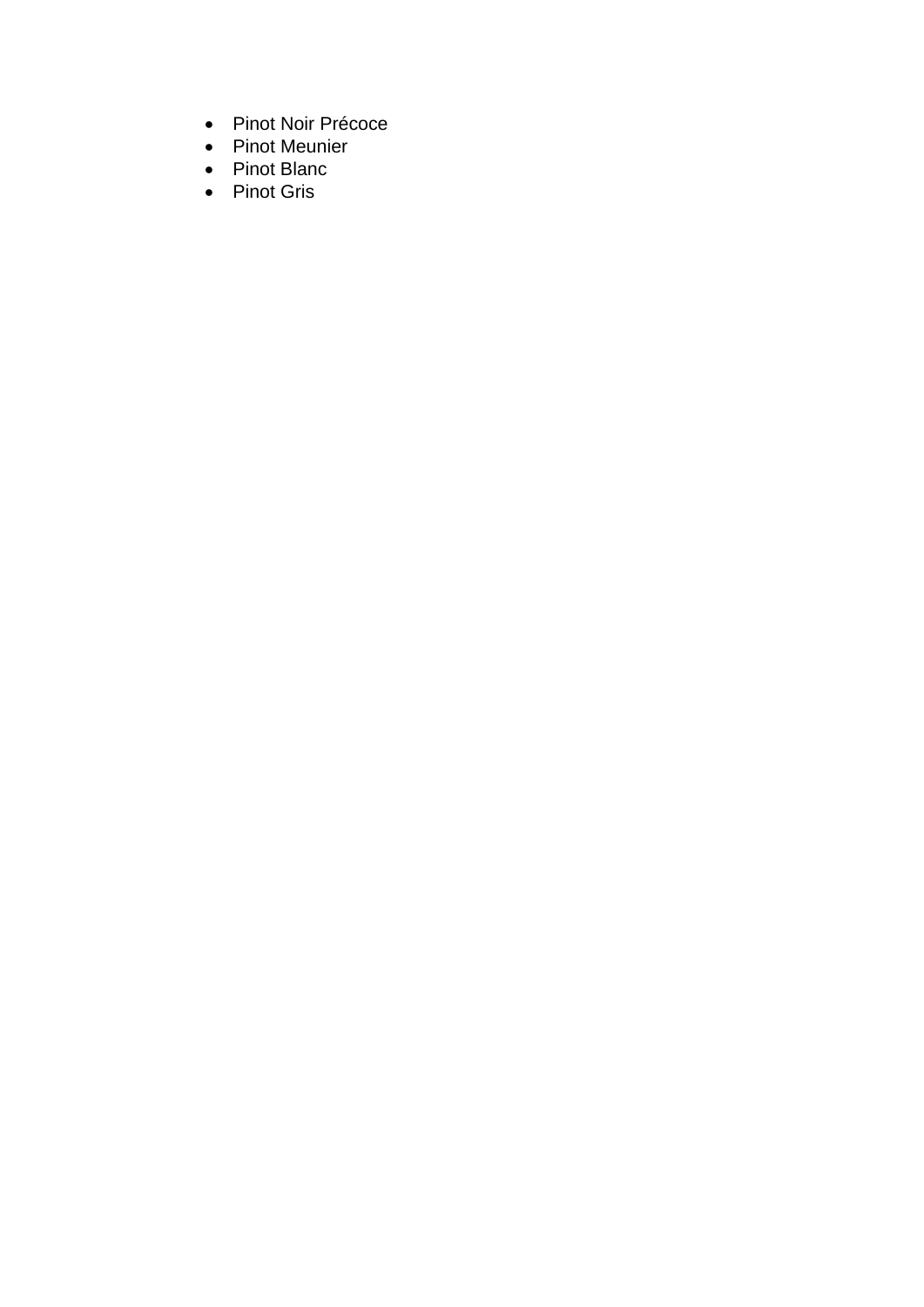## **WINE-MAKING METHODS**

During the process of harvesting, wine-making and storage, wine-makers must ensure that potential individual English Quality Sparkling Wines are distinguishable from other Wines, potential PDO or PGI still Wines and potential PGI Quality Sparkling Wines, and that the control body (Wine Standards) can identify at any time the different cuvées or base wines.

Particular attention must be paid to the compilation of accurate and up-to-date records on the production process and movement of must and wine in accordance with EC regulations. If on inspection by Wine Standards for annual certification the records fail to establish the criteria for the English Quality Sparkling Wine Scheme, approval for the wine in question will be withdrawn and it must be marketed without a Protected Designation of Origin. Either the Wine Standards winery record sheet (form WSB 20) or an alternative record system approved by Wine Standards must be used. The detailed requirements are a matter for Wine Standards. Further advice can be sought from their Inspectors.

#### **MAXIMUM YIELDS:** 80 hl/ha

#### **PRODUCT DEFINITION**

English Quality Sparkling Wines must meet the product requirements for Quality Sparkling Wines. Quality Sparkling Wine is the product:

- which is obtained by first or second alcoholic fermentation of fresh grapes, grape must or wine;
- which, when the container is opened, releases carbon dioxide derived exclusively from fermentation;
- which has an excess pressure, due to carbon dioxide in solution, of not less than 3.5 bar when kept at a temperature of 20°C in closed containers;
- for which the total alcoholic strength of the cuvées intended for their preparation shall not be less than 9% vol.

Additionally, English Quality Sparkling Wines must be made by the "traditional method". This requires that the product:

- was made sparkling by a second alcoholic fermentation in the bottle;
- spent at least 9 months on yeast lees:
- was separated from the lees by disgorgement.

#### **TIRAGE LIQUEUR**

The tirage liqueur intended for the production of an English Quality Sparkling Wine may contain only:

- sucrose
- concentrated grape must
- rectified concentrated grape must
- grape must or partially fermented grape must
- wine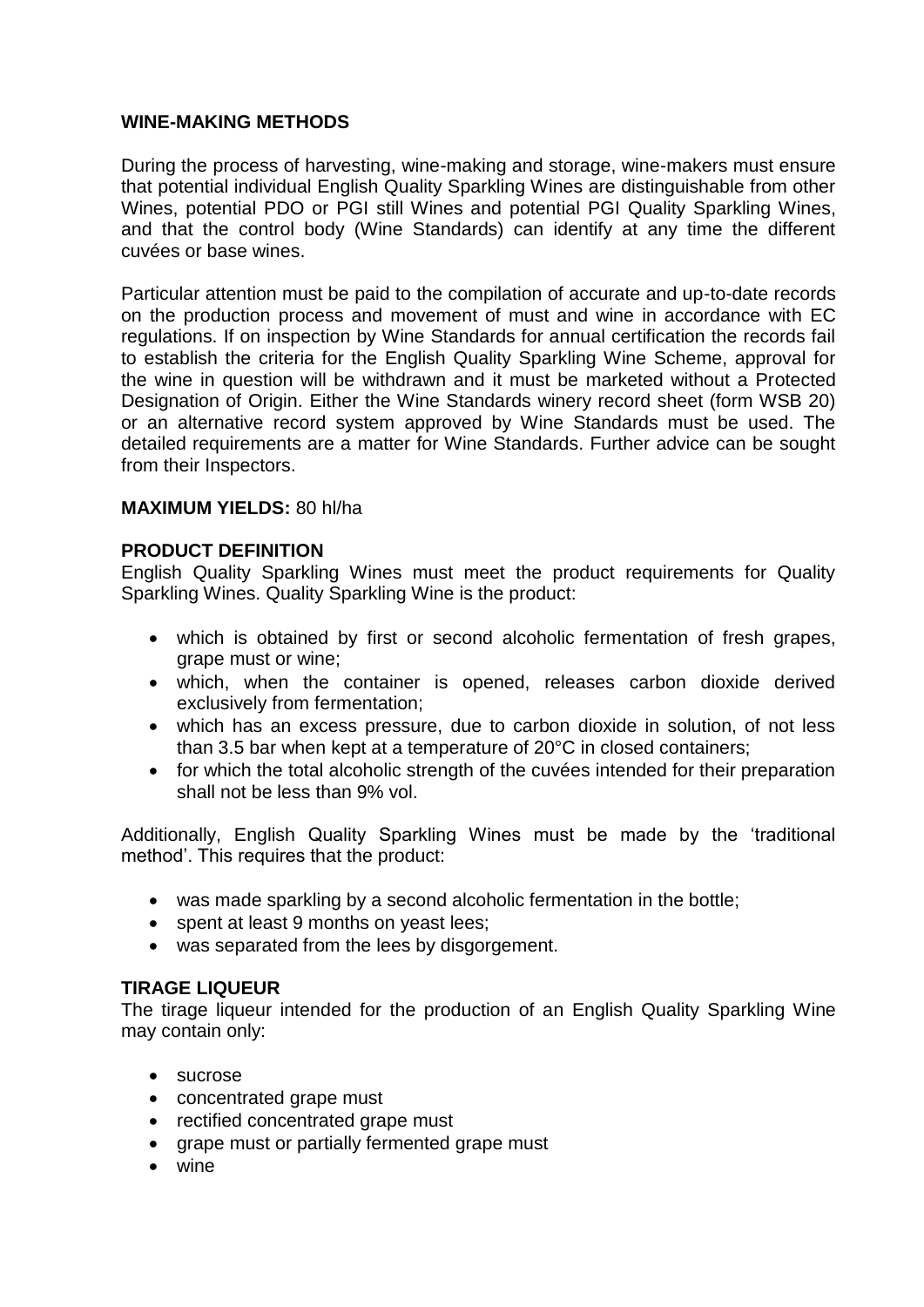Any must or wine must be sourced from the same Protected Designation of Origin as the cuvée to which it is added.

The addition of tirage liqueur may not cause an increase in the total alcoholic strength of the cuvée of more than 1.5% vol. This increase is measured by calculating the difference between the total alcoholic strength of the cuvée and the total alcoholic strength of the English Quality Sparkling Wine before any expedition liqueur is added.

**Note:** Tirage is a separate process from Enrichment and the addition of Expedition **Liqueur** 

#### **EXPEDITION LIQUEUR**

The expedition liqueur may contain only:

- sucrose
- grape must
- grape must in fermentation
- concentrated grape must
- rectified concentrated grape must
- wine
- wine distillate
- a mixture of any of the above

The addition of expedition liqueur shall not increase the actual alcoholic strength of the English Quality Sparkling Wine by more than 0.5% vol.

**Note:** Expedition liqueur is a separate process from Enrichment or Tirage.

#### **ASSESSMENT**

Each potential English Quality Sparkling Wine for which a new tirage liqueur has been prepared and added, shall be subject to (a) an independent post-disgorgement analytical test and (b) a no-fault tasting to test for the presence of faults. In order to obtain English Quality Sparkling Wine status, a wine must pass both tests.

#### **(a) The analytical test:**

- **1. Actual Alcoholic Strength:** A minimum of 10% vol.
- **2. Reducing Sugars:** No parameters set: for information only.
- **3. Total Acidity:** A minimum of 4g/l expressed as tartaric acid.
- **4. Volatile Acidity:** A maximum of 18 milliequivalents per litre for white and rosé wines.
- **5. Total Sulphur Dioxide:** The maximum is 185mg per litre.
- **6. Copper:** A maximum of 0.5mg/l.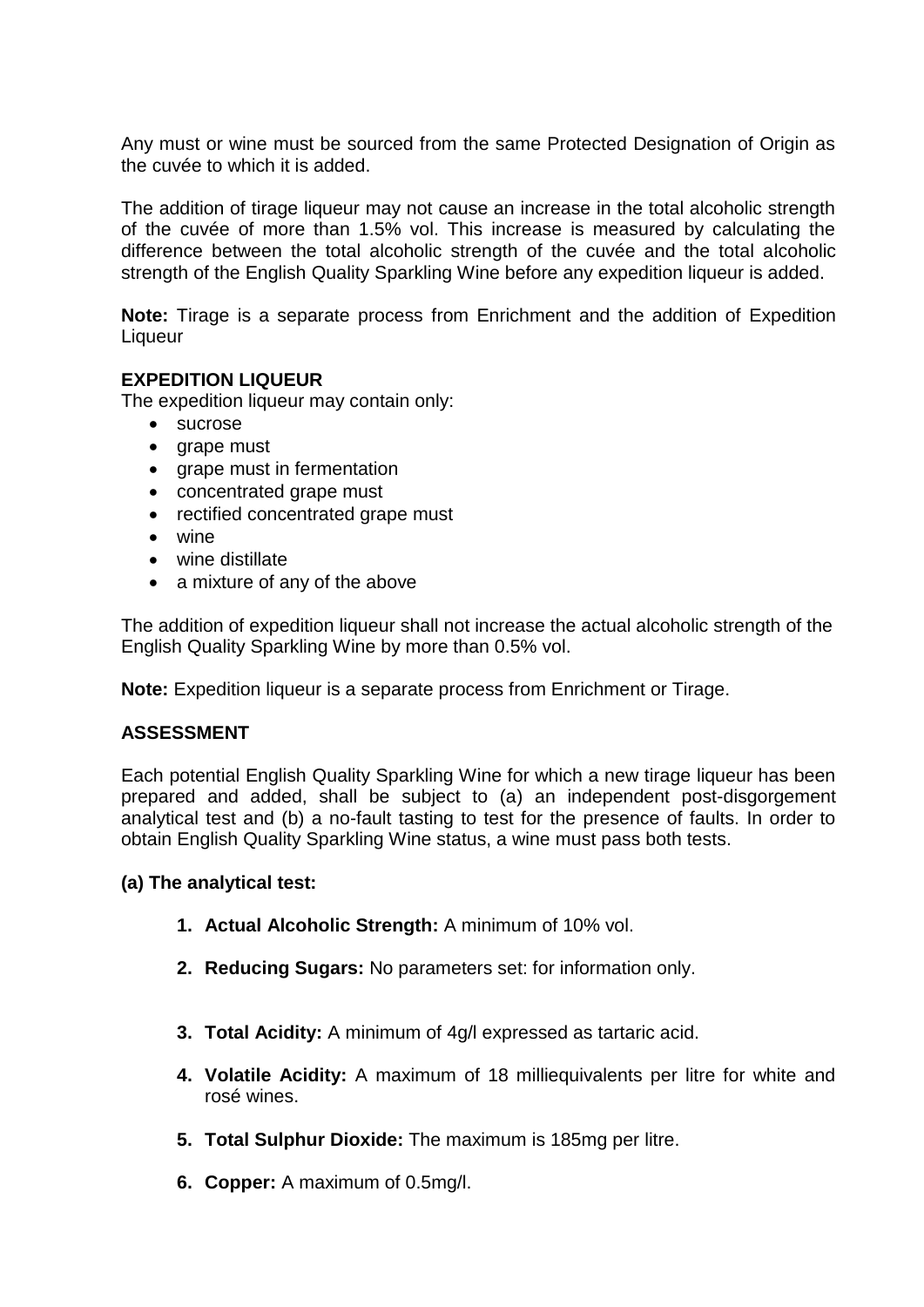- **7. Iron:** A maximum of 8mg/l.
- **8. Chill stability:** No crystal deposits when held at 2ºC for 36 hours.
- **9. Pressure :** Not less than 3.5 bar when measured at 20ºC

## **(b) The Organoleptic test: No-fault tasting**

- **•** The no-fault tasting (and appeals) can be carried out by the UKVA Wine Scheme Manager: he will ensure that the wine is deemed commercially acceptable.
- An independent appeal may be conducted in accordance with the provisions at **Annex 1**

# **DESCRIPTION AND LABELLING:**

Where the conditions for the use of the terms "bottle-fermented", "traditional method", "bottle fermented by the traditional method" have been met, the term "Traditional" can be used elsewhere on the label.

# **PART 3: GENERAL PROVISIONS**

#### **APPLICATIONS**

The UKVA has appointed the Wine Scheme Manager to be Corkwise, Campden BRI

#### **ENFORCEMENT OF THE SCHEME**

Food Standards Agency (Wine Standards) is the competent body responsible for official controls as specified in Regulation 1234/2007. The organisation of annual verification will be undertaken by Wine Standards on a random, risk-based basis. The competent body will monitor and verify that the requirements of the Scheme including compliance with the characteristics and qualities for "English" designation have been met. In particular it is concerned with labelling aspects and with the examination of vineyard and winery records. Wines which fail to comply, following checks by the competent body, may not be marketed with a Protected Designation of Origin.

#### **LABORATORIES**

Laboratories used have to meet the minimum standards set out in the Regulations which is specified as ISO 17025 (or equivalent). If a laboratory other than Corkwise is used (in the UK or abroad) the applicant will be required to provide evidence that the chosen laboratory meets the appropriate or equivalent standards on the first occasion they are used.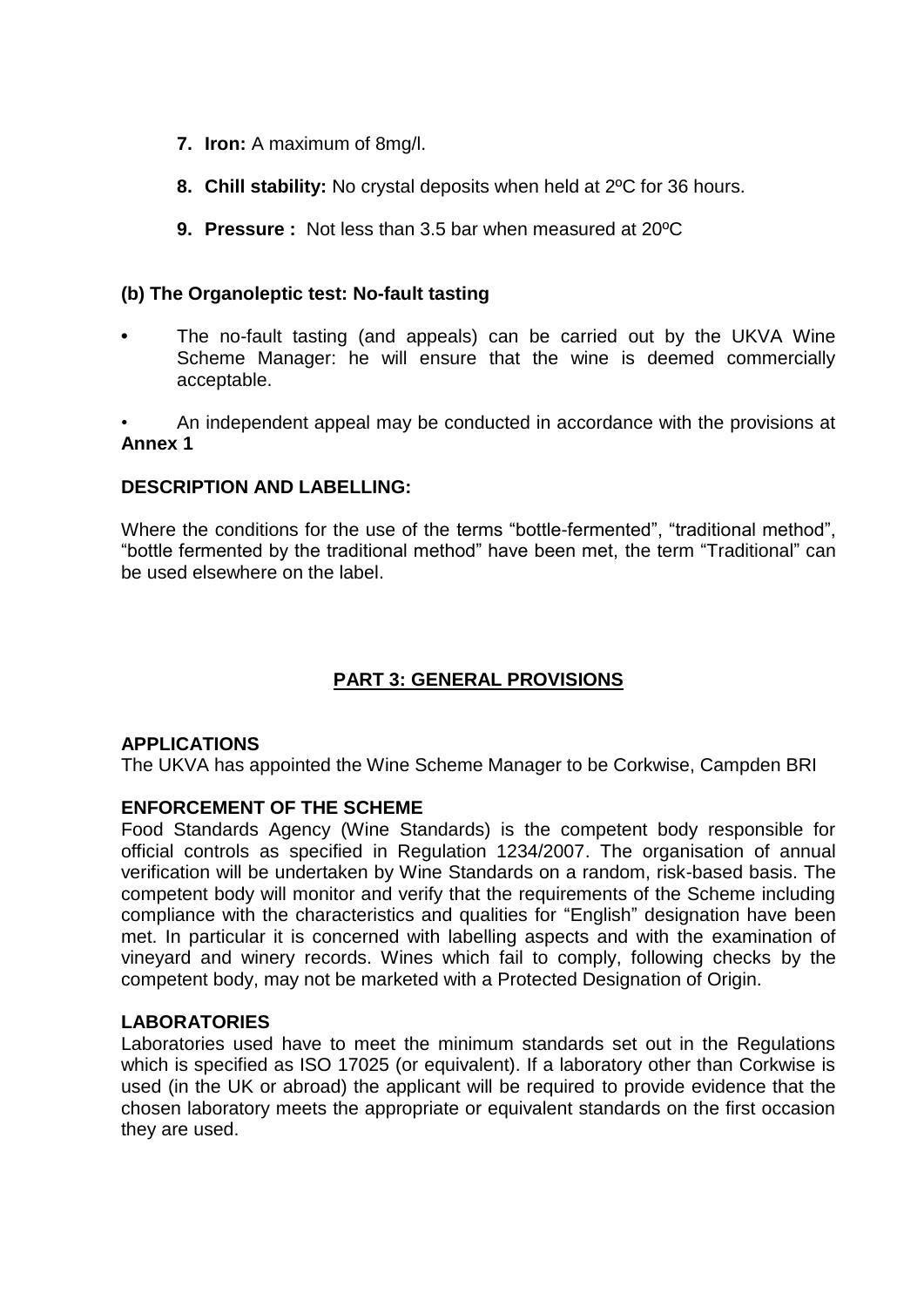#### **KEY CONTACTS**

1. UKVA Wine Scheme Manager Corkwise Ltd Coopers Hill Road **Nutfield** Surrey RH1 4HY Tel: 01737 824244 Email: corkwise@bri-advantage.com

2. Robert Beardsmore, General Secretary UK Vineyards Association (UKVA) PO Box 1193 Bottisham **Cambridge** CB25 9UY Tel: 01223 813786 Email: robert@ukva.org.uk

3. Wine Standards, Food Standards Agency Aviation House 125 Kingsway London WC2B 6NH Tel: 020 7276 8351 Email: john.boodle@foodstandards.gsi.gov.uk

4. Philip Munday Department for Environment, Food and Rural Affairs (Defra) Wine Team, Area 8C 9 Millbank c/o Nobel House 17 Smith Square London SW1 P 3JR Tel: 020 238 3190 Email: philip.munday@defra.gsi.gov.uk